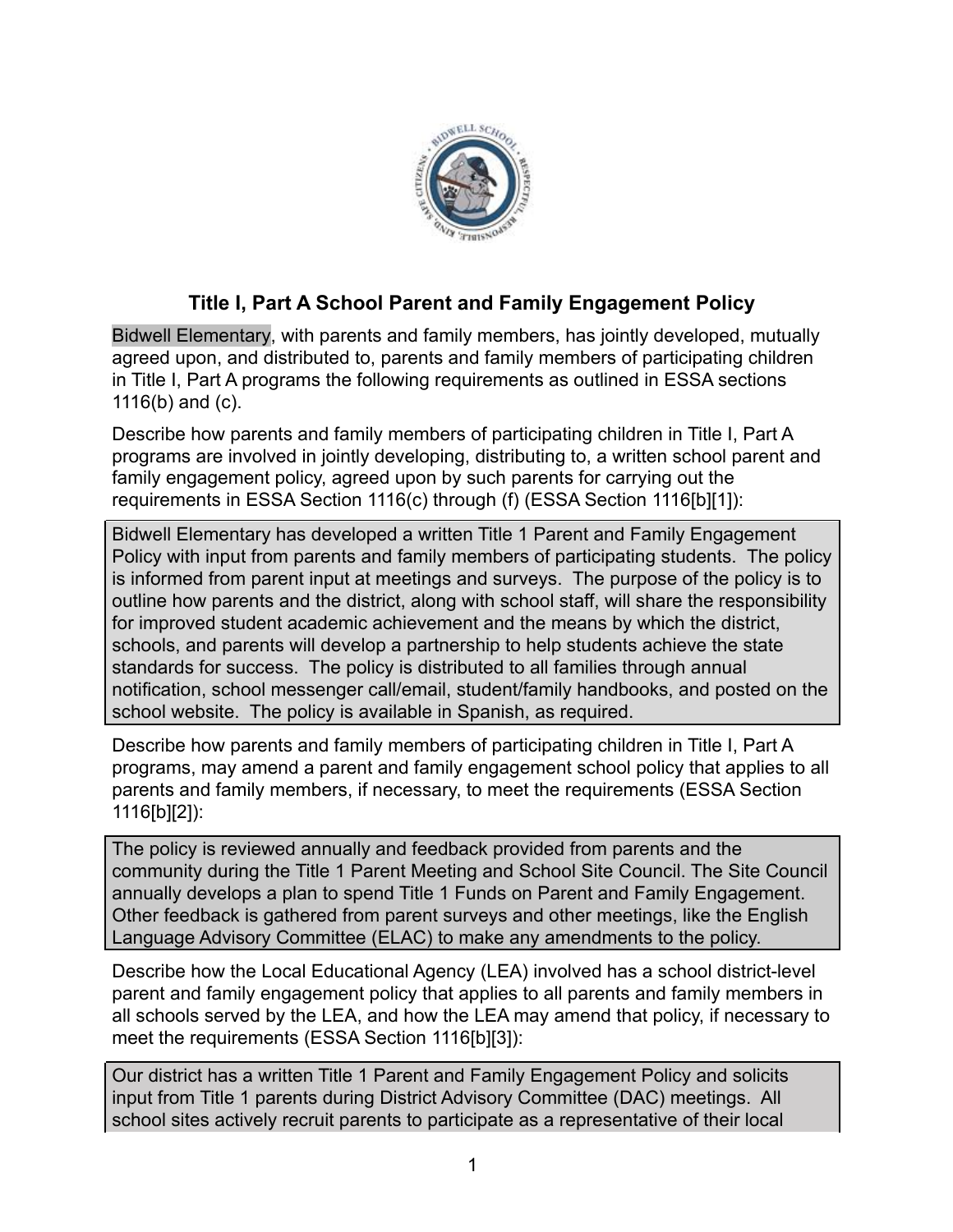school. The DAC committee develops the School Plans and Needs Assessment annually. The District also solicits feedback annually through a survey to gather feedback on what is working well and which areas need improvement. The survey collects information on parent perceptions related to engagement, communication, resources, and relationships between parents and our schools.

Describe how parents and family members of children participating in Title I, Part A programs can, if they find that the plan under ESSA Section 1112 is not satisfactory to the parents and family members, and the LEA shall submit the parent comments with the plan when the LEA submits the plan to the State (ESSA Section 1116[b][4]):

Stakeholders are able to view the Parent and Family Engagement plan and policy, located on the school website, at their convenience. Periodic updates are made as needed to reflect shifting needs and information based on input from annual parent surveys and input from other forums such as School Site Council and other parent and community meetings.

Describe how the school served by Title I, Part A funds holds an annual meeting, at a convenient time, to which all parents and family members of participating children shall be invited and encouraged to attend, to inform parents of their school's participation under Title I, Part A and to explain the requirements and the rights of the parents to be involved (ESSA Section 1116[c][1]):

The annual meeting is held in conjunction with Back to School Night at the beginning of the year. All parents are encouraged to attend. Evidence of these meetings include school messenger broadcast invitations, Classroom Dojo invitations, and attendance rosters.

Describe the steps that the school takes to offer a flexible number of meetings, such as meetings in the morning, afternoon, evening or other ways and may provide, with funds provided under Title I, Part A, for transportation, child care, or home visits, as such services relate to parental involvement (ESSA Section 1116[c][2]):

Meetings are offered throughout the school day, as well as after school and in the evenings to accommodate our parents. Meetings are also offered virtually through Zoom and via phone conference. As needed, supervision assistants and paraeducators are offered extra duty pay to provide supervision for children, such as at Back to School Night, Open House, and other special events.

Describe how parents and family members of participating children are involved, and in an organized, ongoing, and timely way, in the planning, review, and improvement of programs under Title I, Part A, including the planning, review, and improvement of the school parent and family engagement policy and the joint development of schoolwide program plan under ESSA Section 1114(b), except that if a school has in place a process for involving parents in the joint planning and design of the school's programs, the school may use that process, if such process includes an adequate representation of parents of participating children (ESSA Section 1116[c][3]):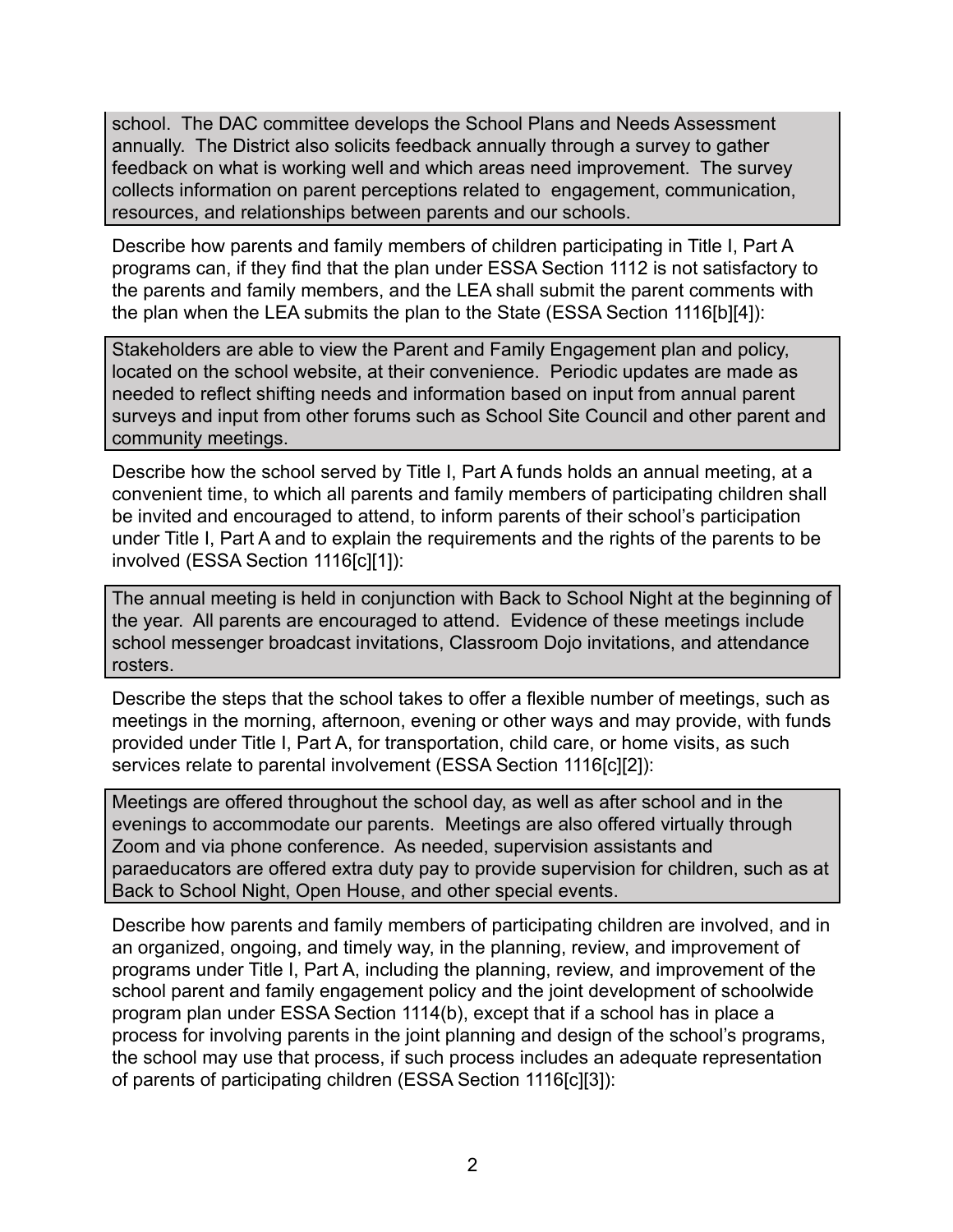Our school Site-Council meets monthly and is responsible for the development of the School Site Plan. The school Site-Plan must include how the site will spend Title 1 funds for the purpose of family engagement. Our site ELAC also meets regularly throughout the school year and provides input on increasing English Learner parent participation. Bidwell Elementary also has an active parent club, VIBES that provides opportunities for families to be involved with the school.

Describe how the school is providing parents and family members of participating children of Title I, Part A programs: timely information about programs under Title I, Part A; a description and explanation of the curriculum in use at the school, the forms of academic assessment used to measure student progress, and the achievement levels of the challenging State academic standards; and if requested by parents, opportunities for regular meetings to formulate suggestions and to participate, as appropriate, in decisions relating to the education of their children, and respond to any such suggestions as soon as practicably possible (ESSA sections 1116[c][4][A-C]:

The following are ways that the curriculum and assessments are communicated with our families:

Curriculum: board adopted curriculum is listed on the district's website. Teachers discuss with parents at fall parent/teacher conferences and parent nights. The report card highlights focus standards students are expected to demonstrate proficiency in by the end of the school year.

Assessments: Assessment results from school/district assessments are reviewed with parents at the fall parent teacher conference. When state assessment results are available, these are made available to parents either through US mail or a secure parent portal located in AERIES, our student information system. If parents have questions about testing or results, they may schedule a meeting with the teacher and/or administrator. (Vista can include the parent portal as a location where parents may view results from school/classroom assessments).

The goal is to maintain open two-way communication between teachers and parents. District-wide conferences are held two times per year. The goal of conferences is to review the student's progress and make educational decisions in the best interest of the student so academic success at grade level is achieved. The parent teacher compact is presented at fall conferences and serves as a plan jointly developed by teacher, parent, and child, if appropriate, to support the student in achieving the academic standards set for the grade level. At anytime during the year, a parent may request a meeting to discuss the child's education.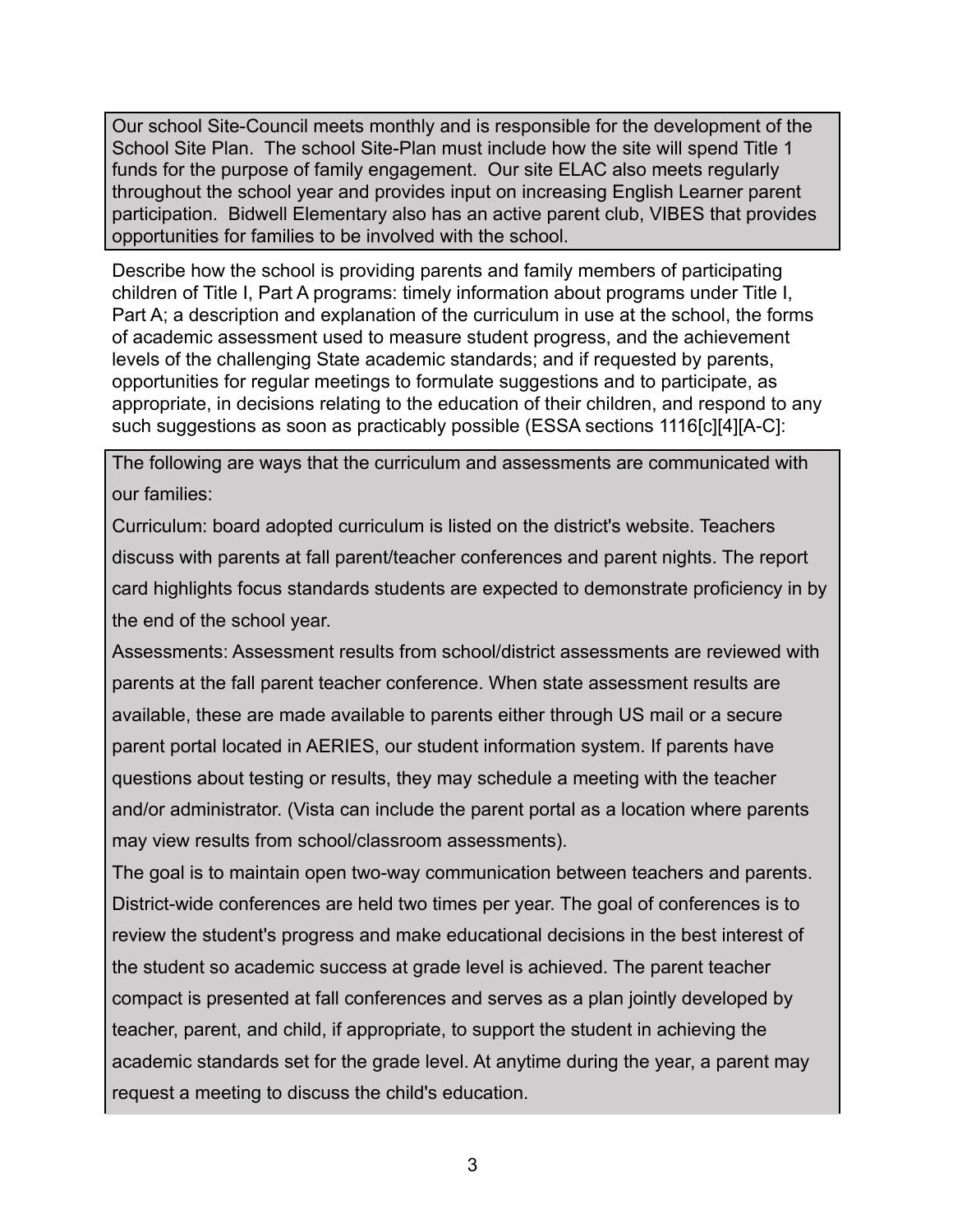Describe how the schoolwide program plan, ESSA Section 1114(b), is not satisfactory to the parents of participating children in Title I, Part A programs, submitting any parent comments on the plan when the school makes the plan available to the LEA (ESSA Section 1116[c][5]):

Stakeholders are able to view the School Plan, located on the school website and provide comments by attending the School Site Council meetings, which are open meetings, or submitting them to the school administrator or any SSC representative.

Bidwell Elementary's Title I, Part A School Parent and Family Engagement Policy was developed jointly and agreed on with parents and family members of children participating in Title I, Part A programs on November 16th, 2021. The School will distribute the policy to all parents and family members of participating Title I, Part A students annually on or before December 1, 2021.